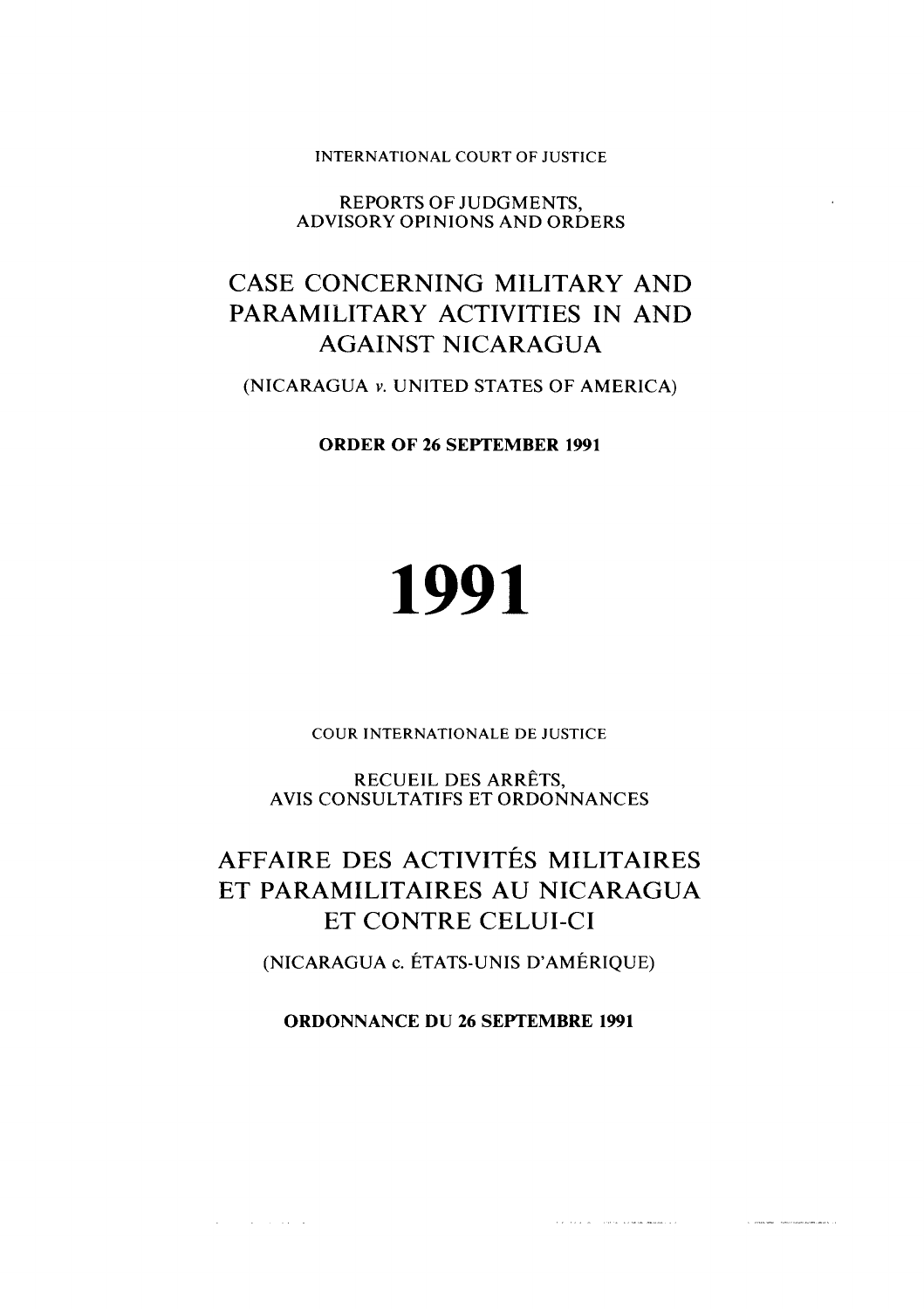Official citation:

*Military and Paramilitary Activities in and against Nicaragua (Nicaragua* **v.** *United States of America), Order of 26 September* 1991, *I.C.J. Reports* 1991, **p.** *47* 

Mode officiel de citation :

*Activités militaires et paramilitaires au Nicaragua et contre celui-ci (Nicaragua c. Etats-Unis d Amérique), ordonnance du 26 septembre* 1991. *C. I.J. Recueil* 1991, **p.** *47* 

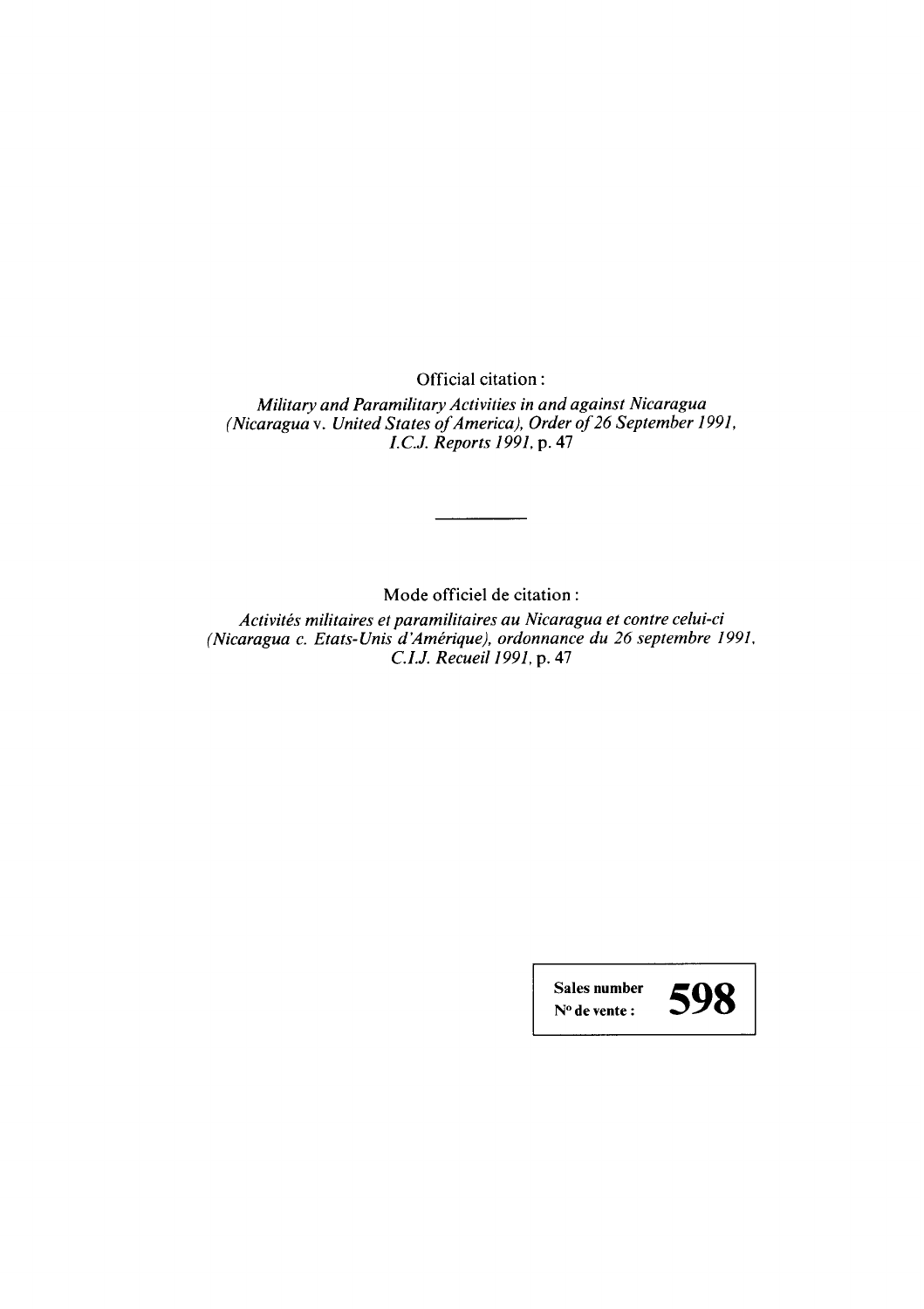26 **SEPTEMBER** 1991

**ORDER** 

### CASE CONCERNING MILITARY AND PARAMILITARY **ACTIVITIES IN AND AGAINST NICARAGUA (NICARACjUA v. UNITED STATES OF AMERICA)**

## **AFFAIRE DES ACTIVITÉS MILITAIRES ET PARAMILITAIRES AU NICARAGUA ET CONTRE CELUI-CI (NICARAGUA c. ÉTATS-UNIS D'AMÉRIQUE)**

 $\sim 100$  km s

 $\sim$  10  $^{\prime\prime}$  , and the second component of the second

26 **SEPTEMBRE** 1991

**ORDONNANCE** 

 $\left\langle \hat{\mathbf{v}}_{\mathbf{v}}\right\rangle =\left\langle \hat{\mathbf{v}}_{\mathbf{v}}\right\rangle =\left\langle \hat{\mathbf{v}}_{\mathbf{v}}\right\rangle =\left\langle \hat{\mathbf{v}}_{\mathbf{v}}\right\rangle =\left\langle \hat{\mathbf{v}}_{\mathbf{v}}\right\rangle =\left\langle \hat{\mathbf{v}}_{\mathbf{v}}\right\rangle =\left\langle \hat{\mathbf{v}}_{\mathbf{v}}\right\rangle =\left\langle \hat{\mathbf{v}}_{\mathbf{v}}\right\rangle =\left\langle \hat{\mathbf{v}}_{\mathbf{v}}\right\rangle =\left\langle$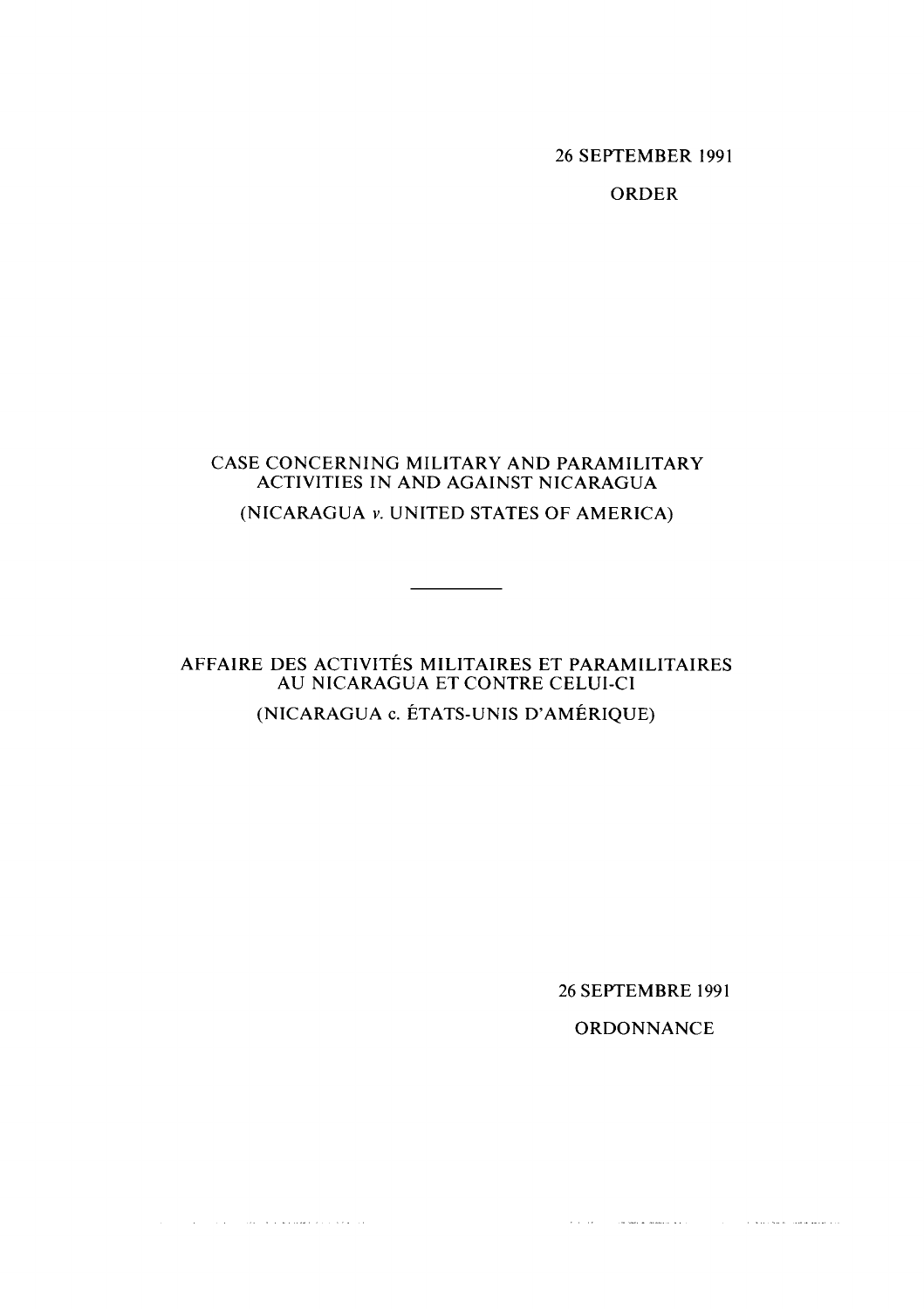#### INTERNATIONAL COURT OF JUSTICE

**1991 26 September General List No. 70** 

YEAR 1991

**26 September 1991** 

## **CASE CONCERNING MILITARY AND PARAMILITARY ACTIVITIES IN AND AGAINST NICARAGUA**

#### (NICARAGUA v. UNITED STATES OF AMERICA)

#### ORDER

The President of the International Court of Justice,

Having regard to Article 48 of the Statute of the Court, and to Article 89 of the Rules of Court,

Having regard to the Application filed by the Republic of Nicaragua on 9 April 1984 by which the proceedings in this case were instituted against the United States of America,

Having regard to the Judgment delivered by the Court on 27 June 1986, by which it found *(inter alia)* that the United States of America was under an obligation to make reparation to the Republic of Nicaragua for al1 injury caused to Nicaragua by certain breaches of obligations under customary international law and treaty-law committed by the United States of America; decided that the form and amount of such reparation, failing agreement between the Parties, would be settled by the Court, and reserved, for that purpose, the subsequent procedure in the case,

Having regard to the Order made by the Court on 18 November 1987 by which it fixed time-limits for written proceedings on the question of the form and amount of reparation to be made in the case, and having regard to the Memorial on that question filed by Nicaragua on 29 March 1988;

Whereas on 15 June 1990 a letter was addressed to each of the Parties by the Registrar enquiring as to their views on the date to be fixed for the

 $\sim$